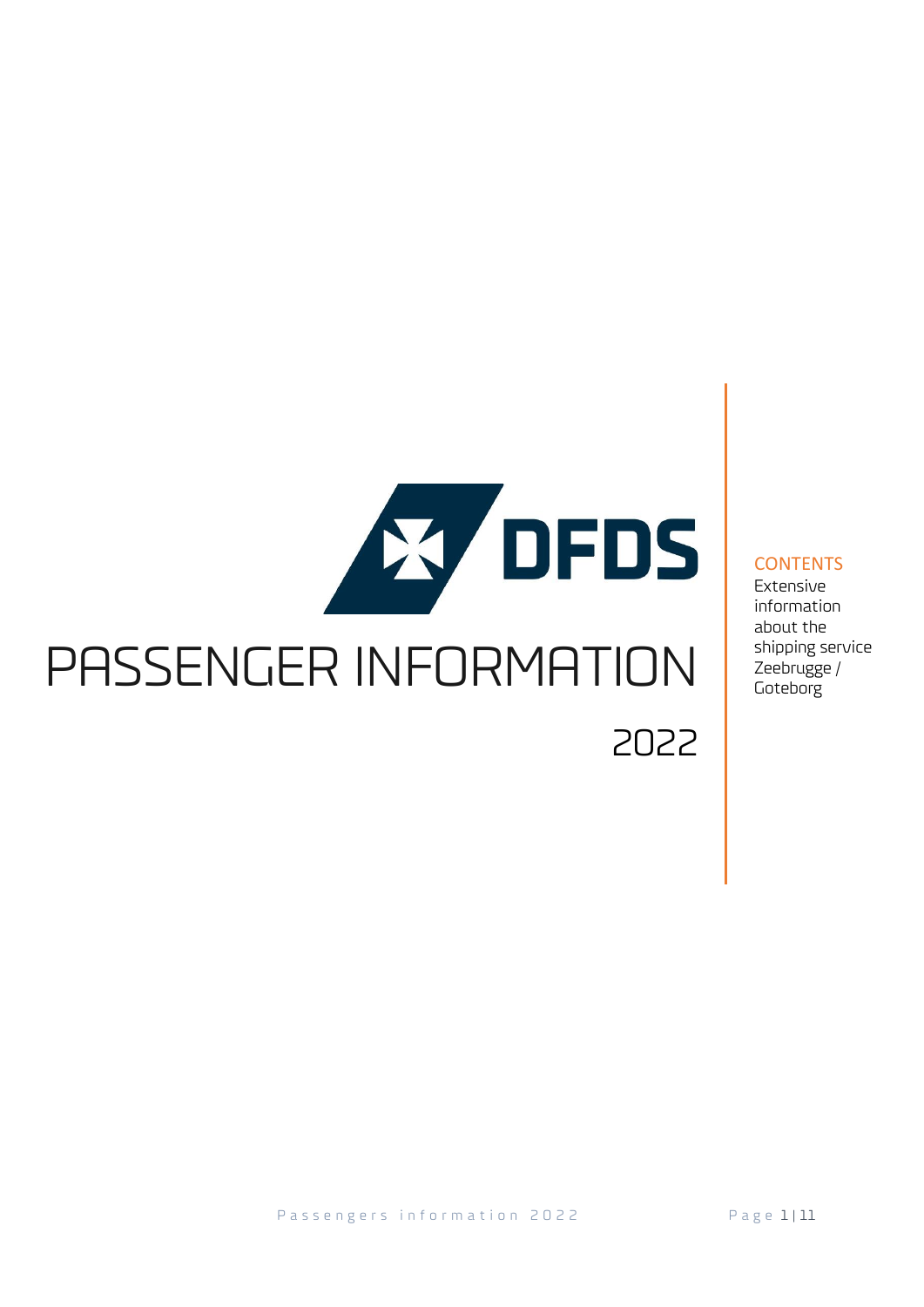### General information

We thank you for your interest in our shipping service from Zeebrugge (Belgium) to Gothenburg (Sweden)

DFDS Seaways sails 2 times a week in both directions and back. However, during the summer holidays, we maintain a reduced sailing schedule per week in both directions. For each departure we have extended state-of-the-art cargo vessels at our disposal, which can accommodate 8 to 10 passengers.

We reserve the right to exceptionally make amendments to the sailing schedule. When this event occurs, your reservation will be changed to another vessel or departure. Claims of any kind will be rejected.

Bookings will be accepted up to 2 weeks before sailing.

#### Terms and conditions

- $\sigma$  An administration fee of € 37 will be charged per booking
- $\sigma$  A surcharge of € 37 will be charged in case of any change on request of the passenger
- $\sigma$  Bookings can be altered, cancelled or refused due to ISPS limitations, amended sailing schedules, etc
- $\sigma$  We kindly request you to settle the invoice 7 days before departure at the latest. If the payment hasn't been made, we can't guarantee your reservation
- $\sigma$  In case you decide to cancel your reservation, the total invoice amount will be reimbursed up to 5 days before departure, except for an administration fee of  $\epsilon$  37 and a cancellation fee of  $\epsilon$  50
- $\sigma$  If you wish to cancel your reservation 5 days or less before your departure, no reimbursements will be made
- **P** DFDS Seaways doesn't offer a cancellation insurance
- $\sigma$  We reserve the right to modify our rates in accordance with a fluctuating bunker and/or exchange rate of the Swedish Krona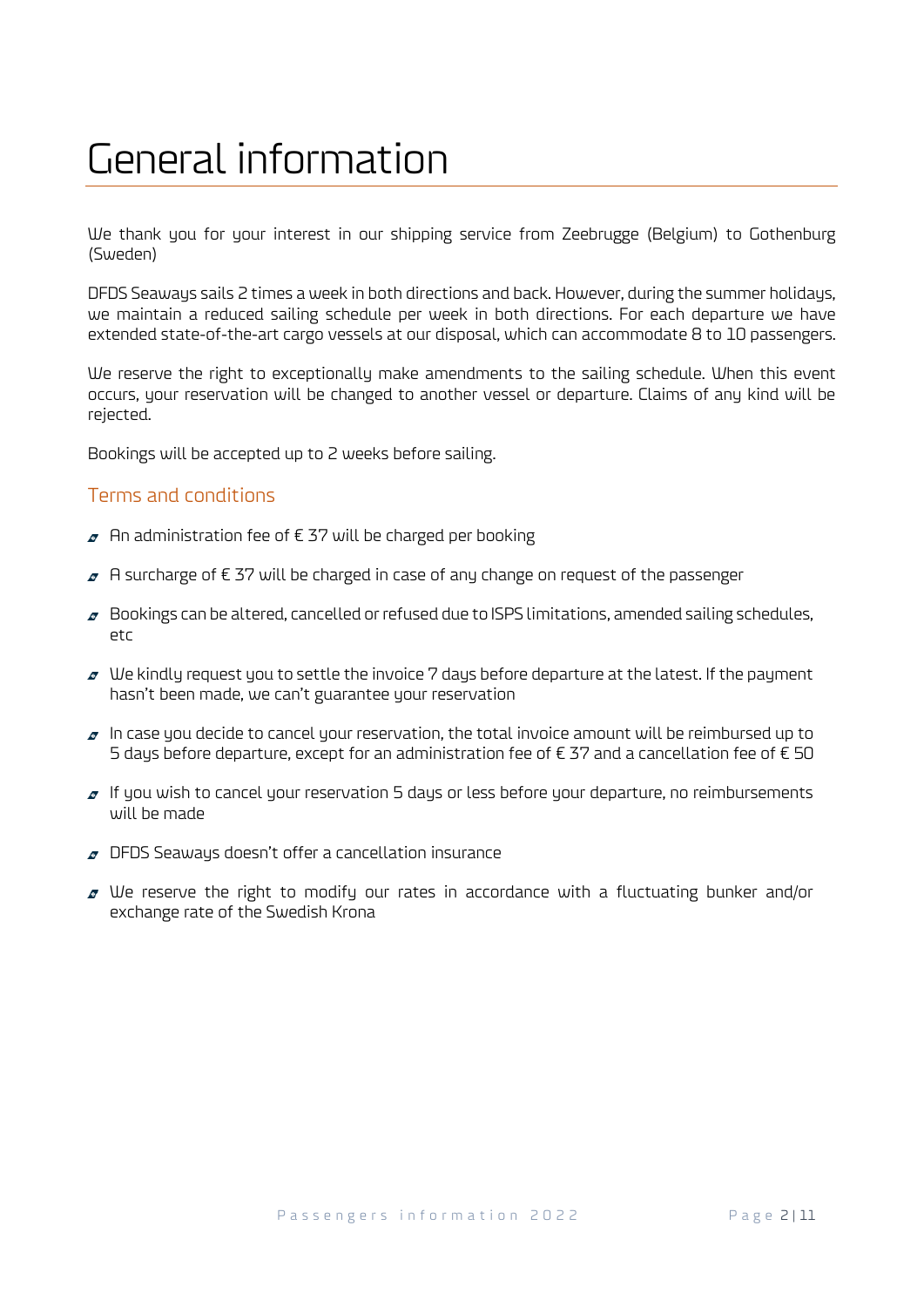### Rates

#### All in rate includes:

- $\sigma$  Comfortable double cabin with shower, toilet and sea view.
- $\sigma$  Bed and bath linen.
- $\sigma$  Meals and non-alcoholic drinks. Lunch will not be served anymore during the noon sailings. On the evening sailings, there will be no dinner served anymore
- $\sigma$  WIFI is not available on board of the vessels

| Passengers - single trip                                                                                                     |           |  |
|------------------------------------------------------------------------------------------------------------------------------|-----------|--|
| <b>Adult</b>                                                                                                                 | € 224     |  |
| Children 14-15 years                                                                                                         | € 117     |  |
| Children under 14 years are not allowed on the vessels due to the security regulations                                       |           |  |
| Vehicles -single trip                                                                                                        |           |  |
| <b>Bicycle</b>                                                                                                               | na        |  |
| Motorcycle                                                                                                                   | € 86      |  |
| The owner is responsible to duly secure the motorcycle on board of the vessel.<br>The equipment is available on all vessels. |           |  |
| Car up to 1,85m high and 6m long                                                                                             | € 198     |  |
| Vehicle higher than 1,85m and up to 6m long                                                                                  | € 259     |  |
| Vehicle higher than 1,85m and up to 9m long                                                                                  | €483      |  |
| Vehicle higher than 1,85m and up to 12m long                                                                                 | € 651     |  |
| Vehicle higher than 1,85m and up to 18m long                                                                                 | €941      |  |
| Vehicle higher than 1,85m and longer than 18m                                                                                | € 62 / lm |  |

A return trip will be invoiced at the same rate.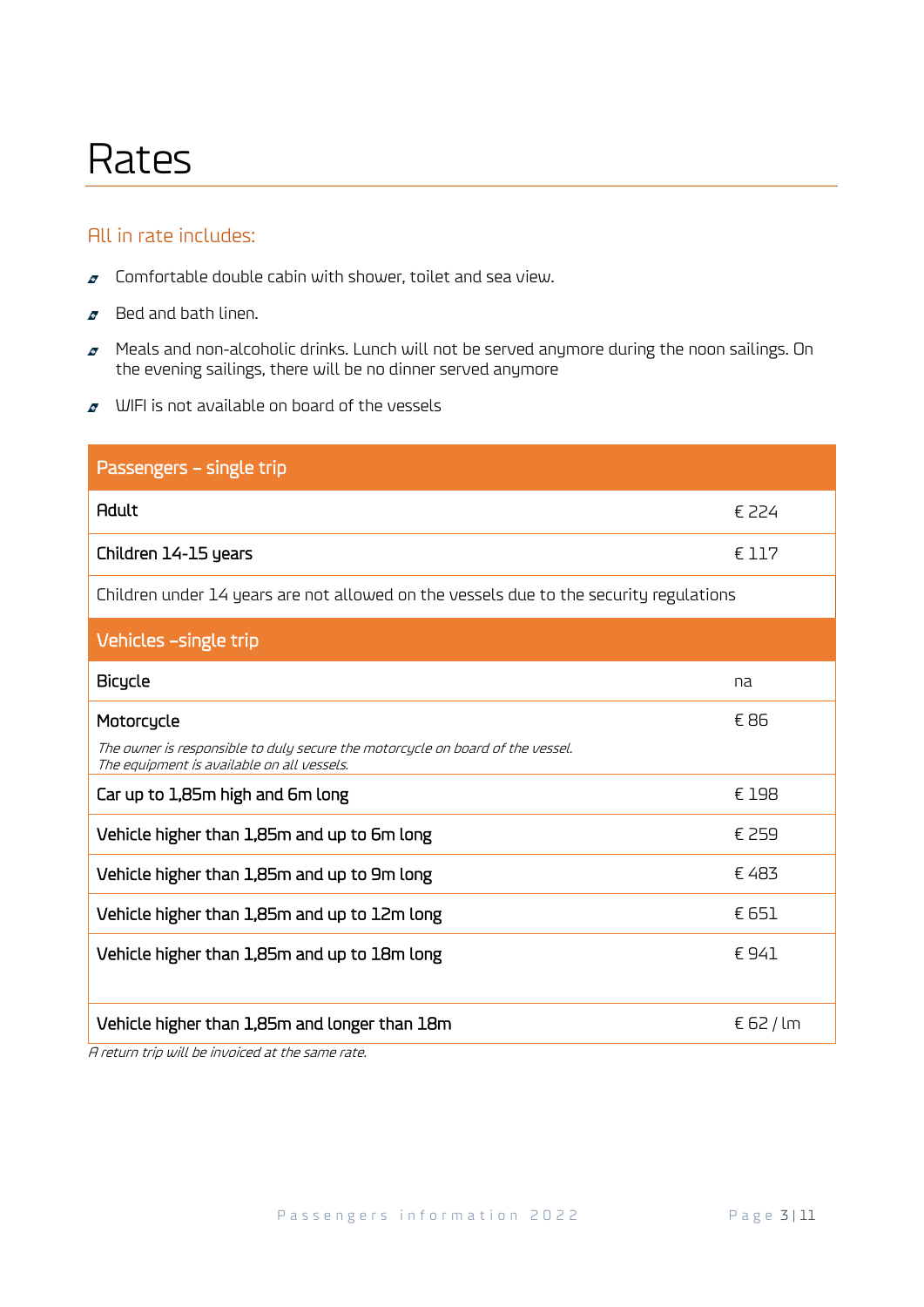#### Important notice

- $\sigma$  We have no electrical plug for cars or caravans available. Should you be carrying any frozen products, it's possible to store them in the fridge on the vessel during the journey.
- $\sigma$  Animals are not permitted on board the vessel.
- $\sigma$  It may be necessary to take steps to go to the cabin that are equipped with bunk beds which requires a reasonable physical condition.
- $I$  If your vehicle/caravan contains a LP gas bottle (max 3 bottles with a total weight of 47kg), please inform us when you make your booking. During the trip you have to make sure the main valve is closed, and the vehicle/caravan is unlocked in case of an emergency on board.
- $\sigma$  You must leave your cabin clean at check-out. If we determine that additional actions need to be carried out besides the normal cleaning, a cleaning fee of €150 will be applied to your booking.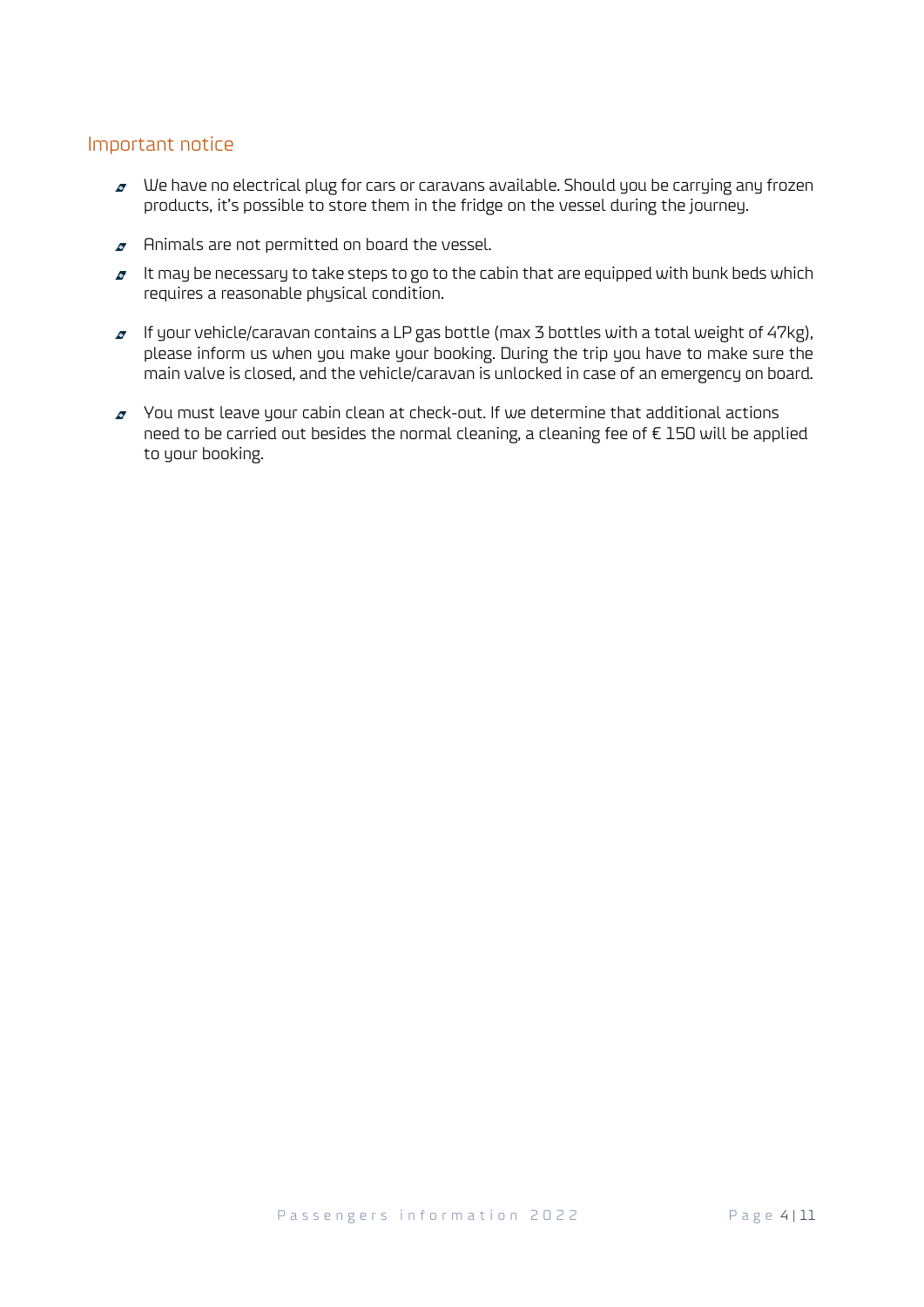# Sailing schedule

#### Zeebrugge - Goteborg

| Vessel                  | <b>Sailing</b> | <b>Departure</b> | <b>Arrival</b> | <b>Arrival time</b> |
|-------------------------|----------------|------------------|----------------|---------------------|
| <b>Flandria Seaways</b> | Thursday       | 15:00            | Friday         | 22:00               |
| <b>Flandria Seaways</b> | Sunday         | 24:00            | Tuesday        | NO:DU               |

#### Goteborg – Zeebrugge

| Vessel                  | <b>Sailing</b> | <b>Departure</b> | <b>Arrival</b> | <b>Arrival time</b> |
|-------------------------|----------------|------------------|----------------|---------------------|
| <b>Flandria Seaways</b> | Tuesday        | 20:00            | Thursday       | 06:00               |
| <b>Flandria Seaways</b> | Saturday       | 06:00            | Sunday         | 15:00               |

- The sailing schedule is subject to change due to weather and other operational circumstances.  $\boldsymbol{\sigma}$
- During the summer holiday period (July and August) our vessels sail according to a reduced  $\sigma$ sailing schedule.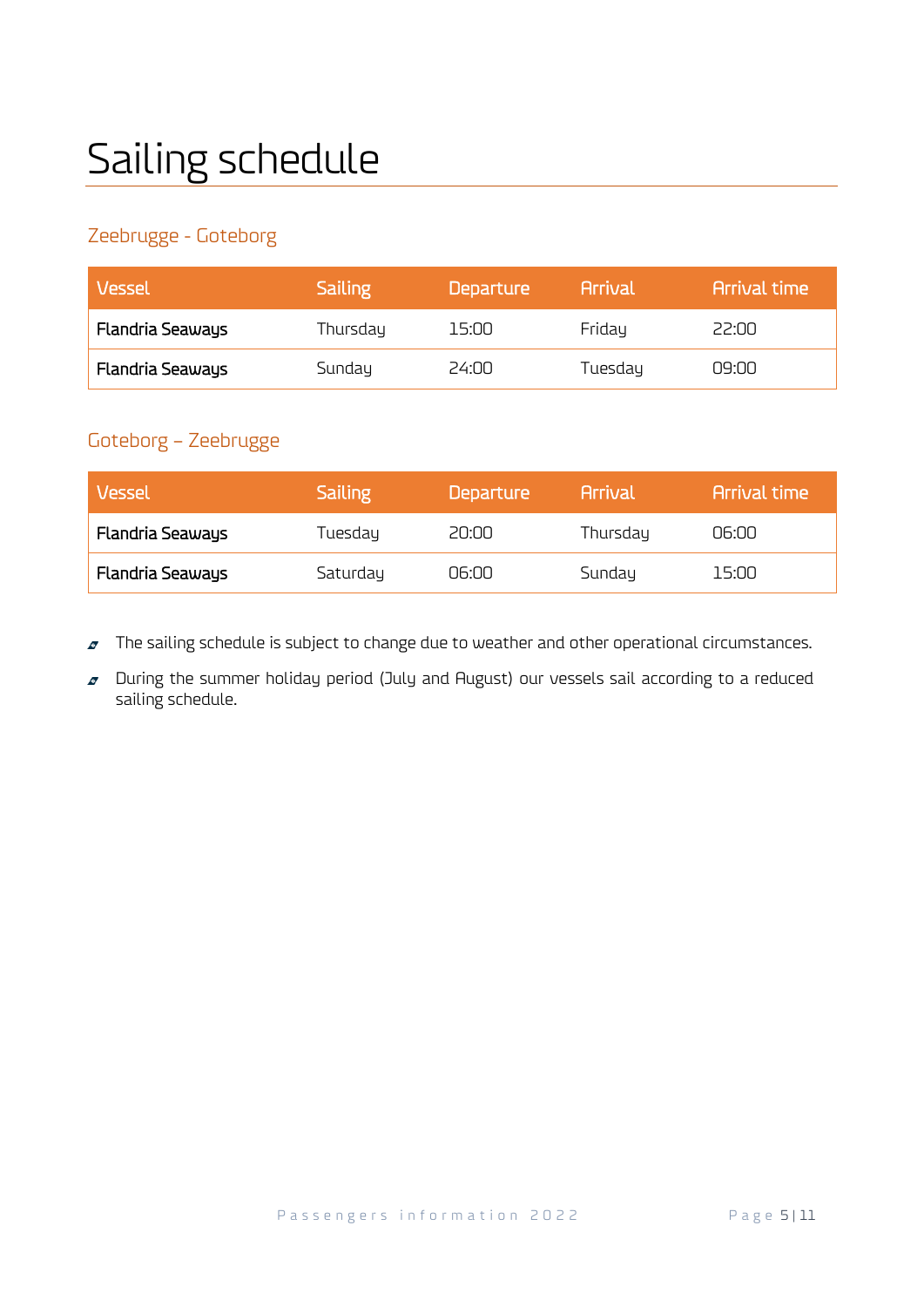### Reservations

Our bookings department is at your disposal on +32 9 269 12 69 from Monday to Friday between 08:00 and 16:00.

To guarantee a swift reservation, we kindly ask you to send the completed reservation form to [paxbookings.gent@dfds.com.](mailto:paxbookings.gent@dfds.com)

After receiving the reservation form, we can complete your reservation. Afterwards, you will receive a digital invoice with a payment request, which we kindly ask you to settle as soon as possible and fourteen days before your departure at the latest. You can pay by bank transfer on the following account: DK68 8149 1010 164 035, BNP Bank, BIC Code FTSBDKKK.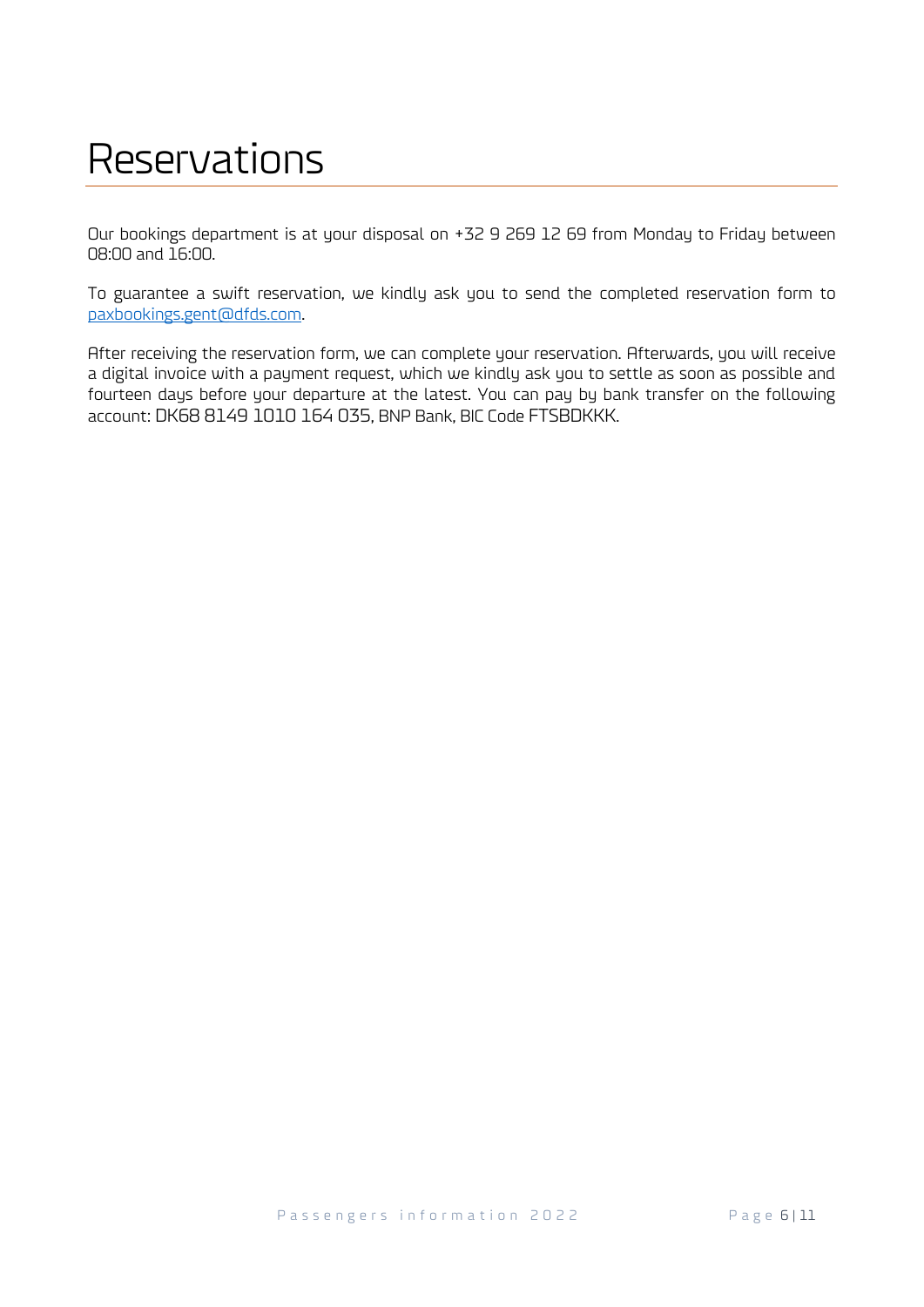# Check-in Information | Zeebrugge

The terminal in Zeebrugge is located at the following address:

PSA Zeebrugge NV Caxtonweg, kaai 140-143 8380 Zeebrugge

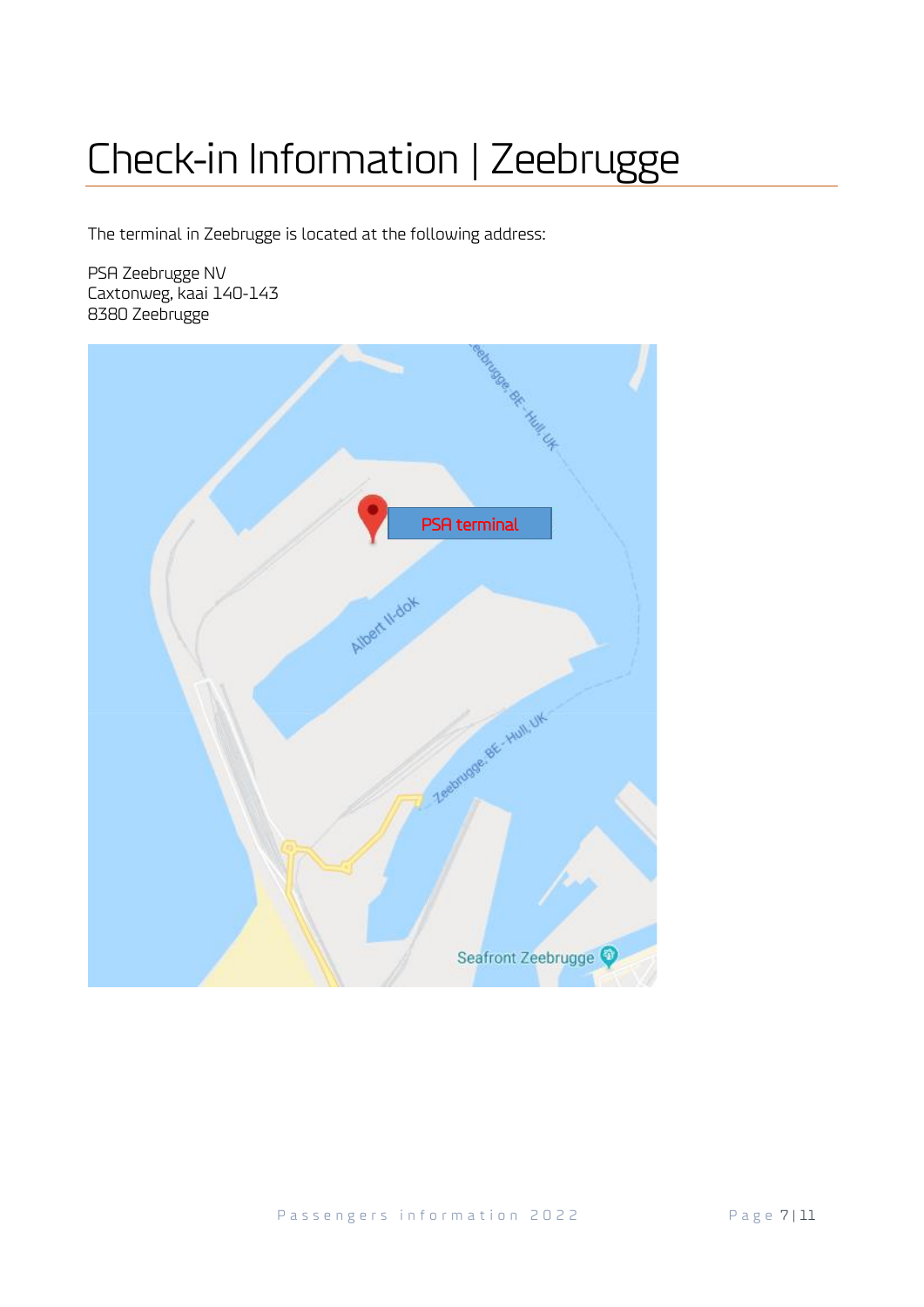#### Passengers travelling by vehicle

Passengers are requested to register at the gate at the following times, where you can pick up your tickets.

|          | Departure time | <b>Check in deadline</b> |
|----------|----------------|--------------------------|
| Thursday | 15:00          | 13:00                    |
| Sunday   | 24:00          | 21 <sup>.</sup> NO       |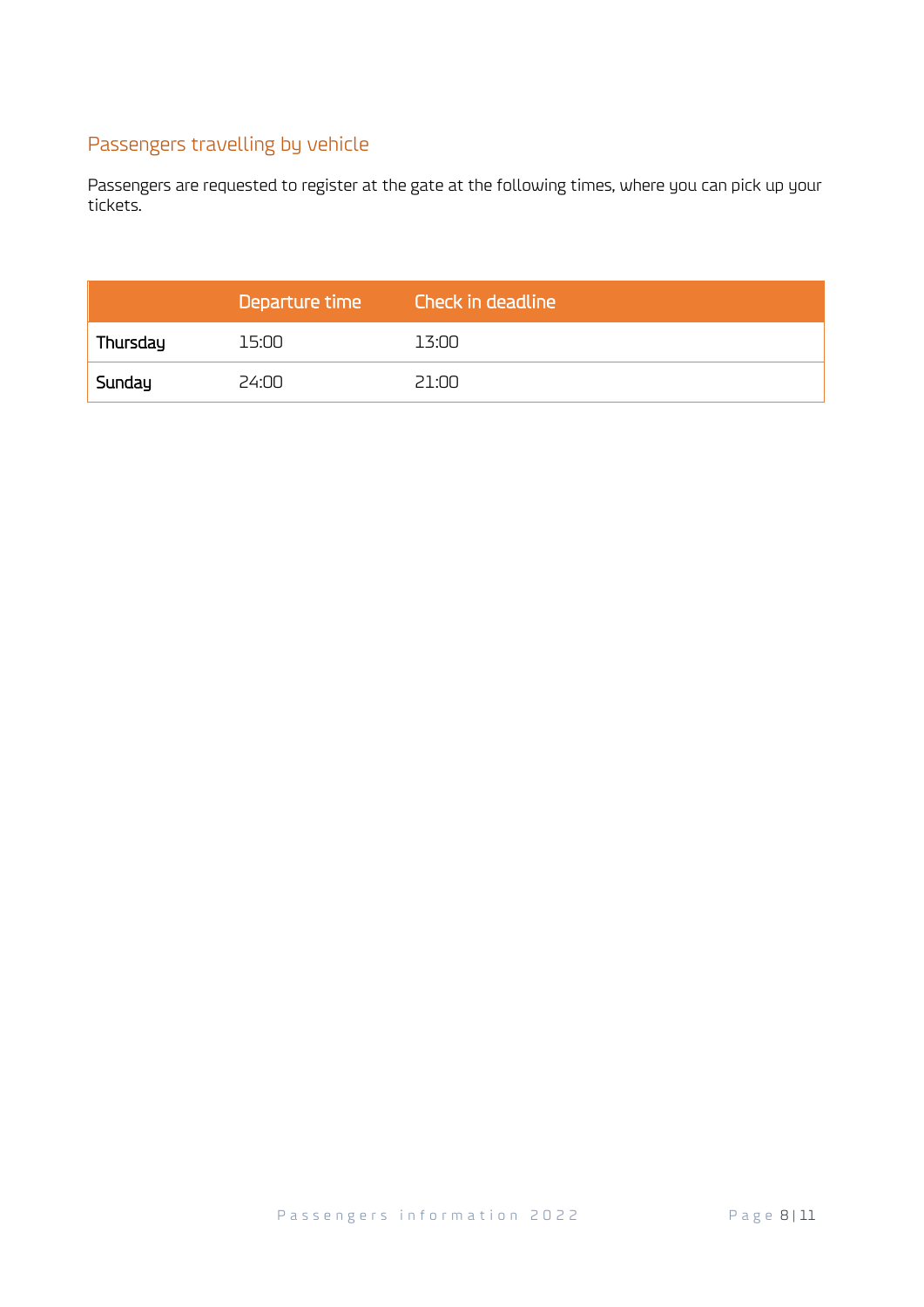## Check-in information | Gothenburg

You can reach the terminal in Gothenburg by following the following directions: "Hamnar" (Ports), "Ytterhamnar" (outer harbour), Skandiahamnen (Skandia harbour).

Port Entry Ytterhamnsvägen 1 418 34 Gothenburg

When travelling from Gothenburg to Zeebrugge, other check-in times apply. We kindly request you to be at the Customer Service Center 2 hours before closing time. From Monday till Thursday you have to be at the GRT 2 hours before closing time, but 1 day prior to your departure. Here you will be provided with your tickets and further information.

|          | <b>Departure</b> | Deadline passengers | <b>Closing time GRT</b> |
|----------|------------------|---------------------|-------------------------|
| Tuesday  | 20:00            | 18:00               | 18:00                   |
| Saturday | 06:00            | 18:00 on Friday     | 18:00                   |

On the map below, you can find the GRT Customer Service Center's location.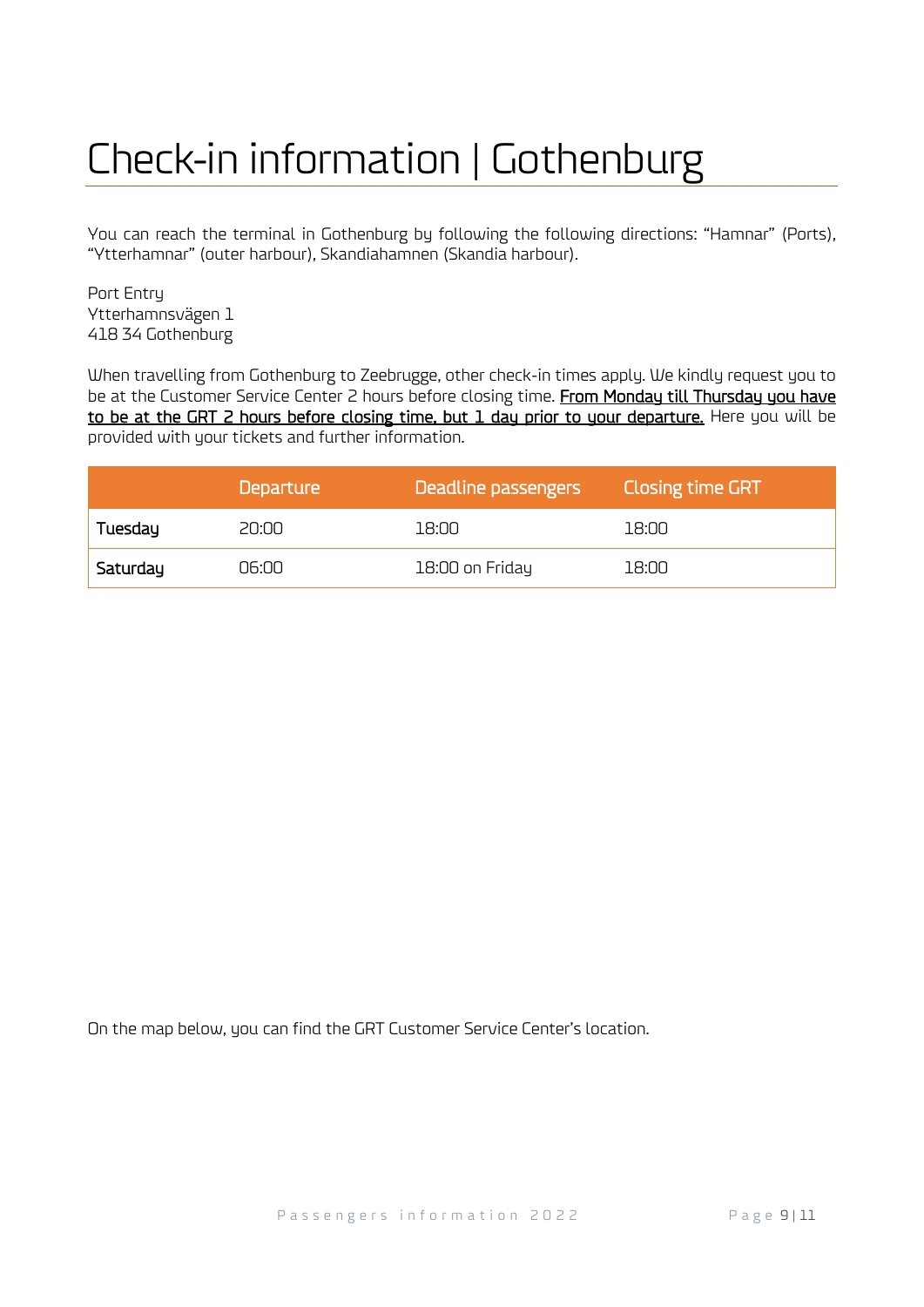

#### Passengers travelling by vehicle

We kindly request passengers who are travelling by vehicle, to be at the GRT Customer Service Center 2 hours before closing time. Here you will receive your boarding tickets and you will be able to drive to gate 6. At this gate, we kindly request you to park your car at the checkpoint which is immediately located to your right. Stay in your vehicle until GRT-staff gives you further instructions.

#### Passengers travelling on foot

Due to COVID-19 measurements passengers on foot are not allowed at the moment.

Passengers travelling on bicycle

Passengers on bicycle are not allowed.

Contact details GRT

Email: [roroid@gotroro.com](mailto:roroid@gotroro.com) Tel: +46 31-650 700

Contact details Avarn Security

Tel: +46 31-368 75 65 Na 22:00: +46 31-368 75 66